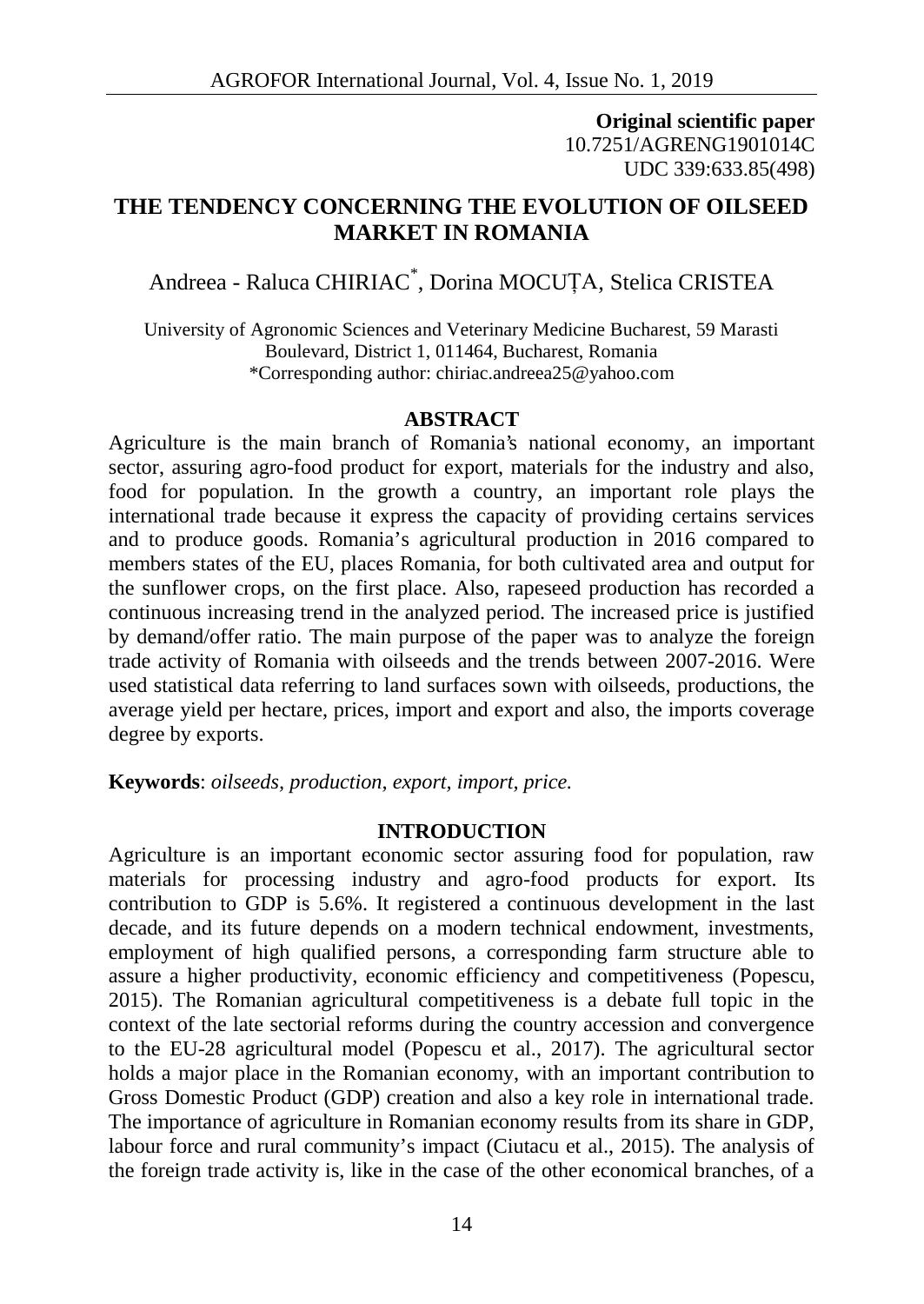major importance for establishing efficiency, identifying trades and the justification of specific decisions in this activity (Anghelache, 1999). The external trade has a determinant role in Romania's trade balance, for both exports and imports, especially due the accentuated dependence for the imported food products. In Romania, the land is cultivated with crops which are competitive on world market: maize, wheat, oil crops and barley. These four categories accounts for almost 80% of arable land and have high competitiveness indices of 7.94, 7.52, 3.51 and, respectively, 9.81. Triticale and tobacco are also competitive on world markets, with Balassa indices of 6.65 and, respectively, 4.8, but their shares in arable land are lower 0.87% and, respectively, 0.01. The same products: maize, wheat, oilseeds and barley account for significant shares in agro-food exports: wheat holds the main share of 19%, followed by oilseeds, with 15%, and maize with 14.3%. This structure of exports contains almost the same agro-food products as other studies report (Gheorghe et al., 2017). Vegetables and fruits are foods of plant origin with an important role in the diet, because of their sensory characteristics and precious nutrients they contain, in the form of carbohydrates, vitamins, organic acids, mineral salts, etc. (Cîrstea et. al, 2013). As (Arghiroiu et. al, 2015) Romania was a net importing country of agricultural products. In 2013 the total trade balance has become a surplus. However, we can say that Romania has become conjectural self sufficient, because we are surplus to only 5 of the 24 groups of agro-food products. We know a positive balance for cereals, oil seeds and oleaginous fruits, tobacco, live animals, products with raw material nature, and for the remaining agro-food groups we import massive, especially meat, sugars and sugar confectionery, fruits etc. The situation seems to be improving in recent years in terms of the total balance of trade balance, due to the major influence exerted by cereals and oil seeds and oleaginous fruits trade. An important indicator that influences the world, demand and supply is represented by the price over the international market. It has a strong informational consignment, being the basis of economic agent decisions (Angelescu et. al., 2010; Bordean et. al., 2010; Ursu, 2010). Romania's main trading partners in trade with oilseeds are the EU States members, but also we can observe that we import soya beans from Argentina, Brazil and Canada, linseeds from Turkey, India and we export sunflower in South Africa and Pakistan (Armenița Arghiroiu et. al., 2015). Romania is an important pawn over oilseeds market because it produces a significant quantity of sunflower for export. One of the main risk factors in obtaining sunflower crop with stable production is the appearance and evolution of the broomrape. In Romania, more than 60% of the sunflower cultivated area is infested with broomrape. The three more spread broomrape populations in the largest area cultivated with sunflower, are very different regarding the virulence and dissemination of the parasite The race G was definitely found in Tulcea and Constanta counties in Romania and latest surveys showed possible appearance of even more virulent race (Pacureanu et. al., 2009b). As (Pricop et. al., 2011) the race identification must be a continuous process to support farmers, by recommending sunflower hybrids based on the information concerning the parasite spread and virulence throughout the territory.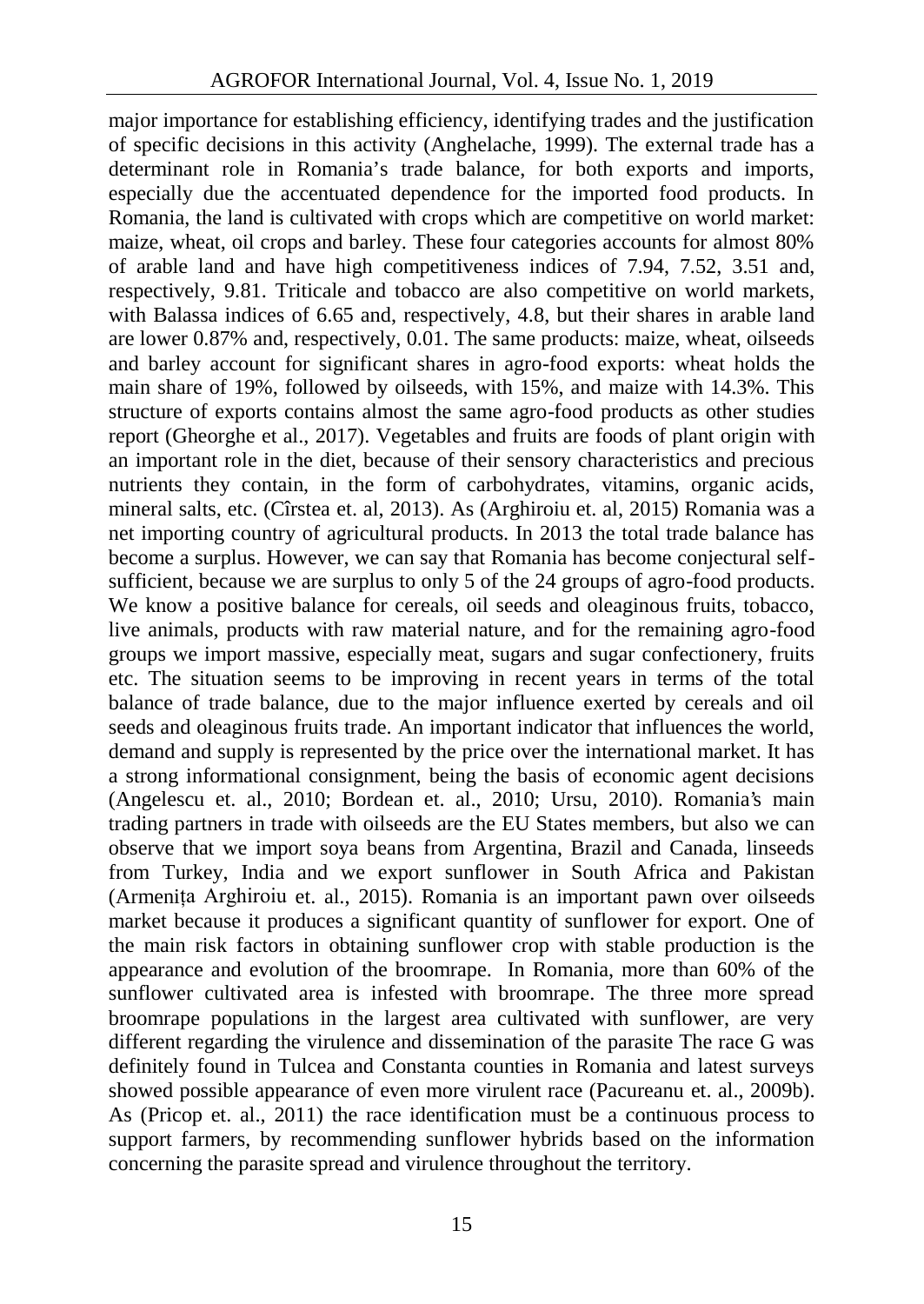The identification of the parasite physiological races also supports breeders to develop strategy for improvement programs. An evaluation should be made in this context as follows: when the domestic demand of raw materials for processing increases, exports will be reduced (www.agravista.md, 2013). As (Balasu et al., 2014) the production losses caused by soybean bacterial burning (*Pseudomonas savastanoi* pv. *Glycinea*) are major when seed treatment is ignored and the environmental conditions are favorable for the attack.

#### **MATERIAL AND METHODS**

In order to make this research, were used statistical data referring to land surfaces sown with oilseeds, productions, the average yield per hectare, prices, import and export and the import coverage degree by export (an indicator of economic competitiveness) (Anghelache C., 2008).

 $GA = \frac{W}{M} \times 100$  E - values of exports; E<sub>-100</sub> GA - represents the imports coverage degree by exports; M - values of imports.

This indicator shows the percentage of the value of imported goods covered by the value of exported goods, showing the surplus, the equilibrated or deficit trade balance.

Multiannual average (A):  $A = \frac{X1 + X2 + X3 + \dots Xn}{n}$ ;

Growth rate (%):

100 cultivated area, yield, production, etc.;  $G(\%) = \frac{Xix100}{4}$  100  $\qquad$  Xi - the main indices G (%) - Growth rate; Xi - the main indicator used in the analysis as A - Multiannual average (A).

These data were given by FOASTAT and the National Institute of Statistic and also obtained from the Ministry of Agriculture and Rural Development.

There were also consulted a series of books, magazines and special studies in order to show as concise as possible the evolution of the oilseeds market.

### **RESULTS AND DISCUSSION**

As an European Union member since 2007 and a NATO member since 2004, Romania is currently one of the most dynamic large markets in Europe and plays a unique and important part in European agriculture.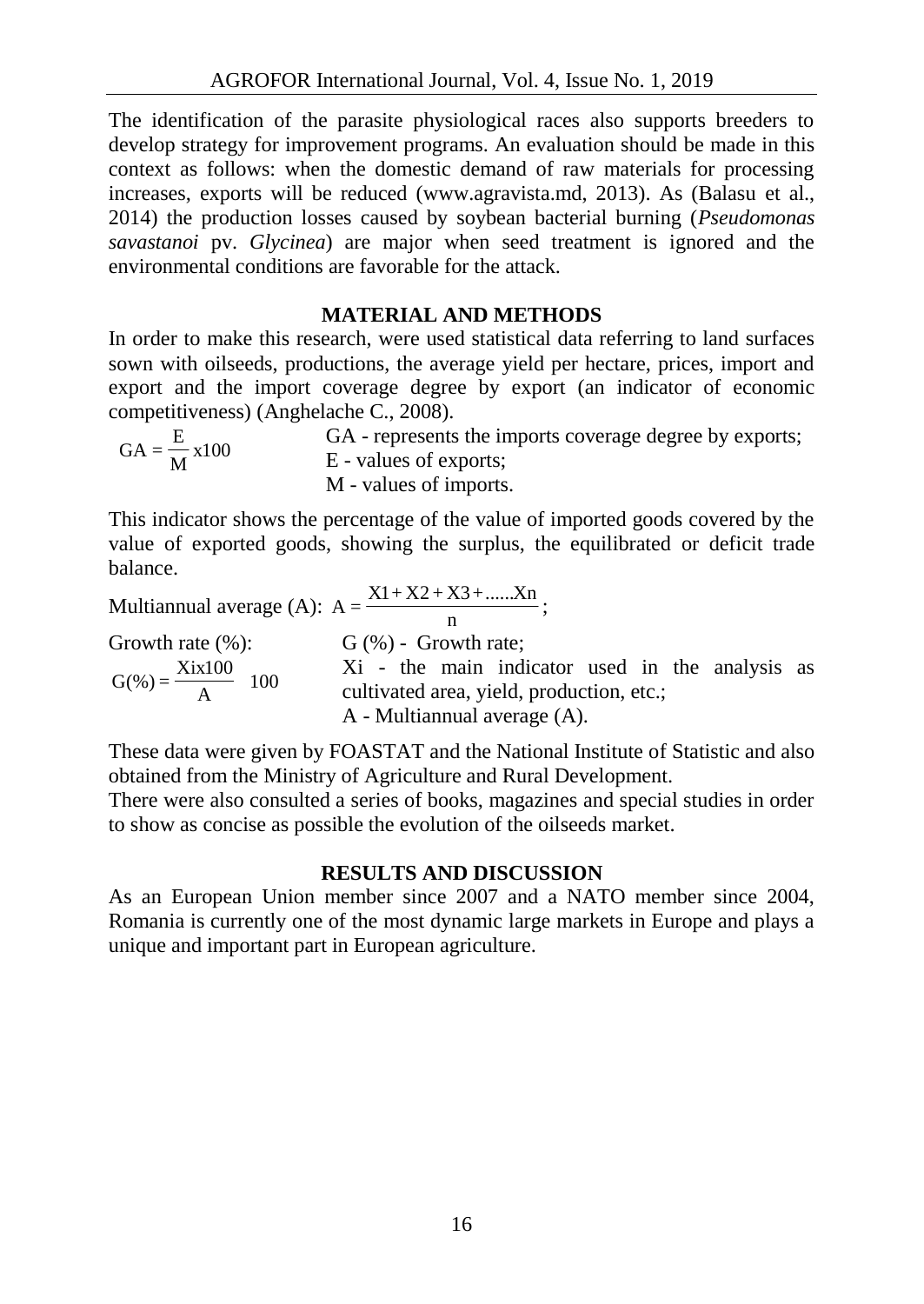|               |         |                    |         | Table 1. Surface evolution for the main oilseeds in Romania, during 2007–2016 (thousand ha) |         |                    |         |         |         |         |                                                                     |  |
|---------------|---------|--------------------|---------|---------------------------------------------------------------------------------------------|---------|--------------------|---------|---------|---------|---------|---------------------------------------------------------------------|--|
| Specification | 2007    | 2008               | 2009    | 2010                                                                                        | 2011    | 2012               | 2013    | 2014    | 2015    | 2016    | Average<br>(thousand)<br>ha)<br>2007-2016<br>growth rate<br>$(\% )$ |  |
|               | 835.9   | 813.9              | 766.1   | 790.8                                                                                       | 995.0   | 1067.0             | 1074.6  | 1001.0  | 1000.0  | 1016    | 936.0                                                               |  |
| Sunflower     |         |                    |         |                                                                                             |         |                    |         |         |         |         |                                                                     |  |
|               | $-10.7$ | $-13.0$            | $-18.2$ | $-15.51$                                                                                    | $+6.3$  | $+14.0$            | $+14.8$ | $+6.95$ | $+6.84$ | $+8.6$  | 100                                                                 |  |
|               | 364.9   | 365.0              | 419.9   | 537.3                                                                                       | 392.7   | 105.3              | 276.6   | 406.7   | 383.0   | 471.0   | 366.8                                                               |  |
| Rapeseed      |         | growth rate $(\%)$ |         |                                                                                             |         |                    |         |         |         |         |                                                                     |  |
|               | $-0.5$  | $-0.5$             | $+14.5$ | $+46.49$                                                                                    | $+7.1$  | $-71.3$            | $-24.6$ | $+10.9$ | $+4.4$  | $+28.4$ | 100                                                                 |  |
| Soybean       | 133.2   | 49.9               | 48.8    | 63.9                                                                                        | 72.1    | 79.8               | 67.7    | 79.9    | 128.1   | 127     | 85.0                                                                |  |
|               |         |                    |         |                                                                                             |         | growth rate $(\%)$ |         |         |         |         |                                                                     |  |
|               | $+56.7$ | $-41.3$            | $-42.6$ | $-24.8$                                                                                     | $-15.2$ | $-6.1$             | $-20.4$ | $-6.0$  | $+50.7$ | $+49.4$ | 100                                                                 |  |

#### AGROFOR International Journal, Vol. 4, Issue No. 1, 2019

Table 1. Surface evolution for the main oilseeds in Romania, during 2007-2016 (thousand ha)

Source: Romania's National Institute for Statistics Report; 2011, 2016; Own calculation.

Main oilseed crops cultivated in the EU are rape and turnip rape, sunflower and soya. The production was 31.1 million tonnes in the EU in 2016 which is in line with the 5-year average (– 0.8 % if compared to the 5-year average). In 2016, the rape and turnip rape seeds production was 20 million tonnes and it was the most common oilseed crop in the European Union despite its sharp decline since 2014 (-17.1%). The EU-28 sunflower seed production in 2016 was 8.8 million tons and decreased by -14.8% compared to 2014, followed by increase of 10.7% between 2015 and 2016. In 2016, the EU-28 soya production accounted for 2.5 million tons and it is steady increase since 2012 (Statistical Books, Eurostat, 2017 Edition). In Romania, oilseeds crops register a high weight of the total cultivated area. In Table 1. is presented the evolution of oilseeds surface in Romania, between 2007- 2016. There were analyzed three oilseeds crops, such as: sunflower, rapeseed and soybean. Between 2007-2016, the sunflower cultivated area varied between 766.0-1074.6 thousand ha. The largest surface cultivated with sunflower was of 1074.6 thousand ha, in 2013. During this year, the sunflower cultivated area increased with 14.8% than multiannual average (936.0 thousand ha). Concerning the area cultivated with rapeseed, had an oscillatory evolution, the largest surface was in 2010 with 537.3 thousand ha. In 2012 decreased over the total with 71.3% than multiannual average (366.8 thousand ha). Rapeseed has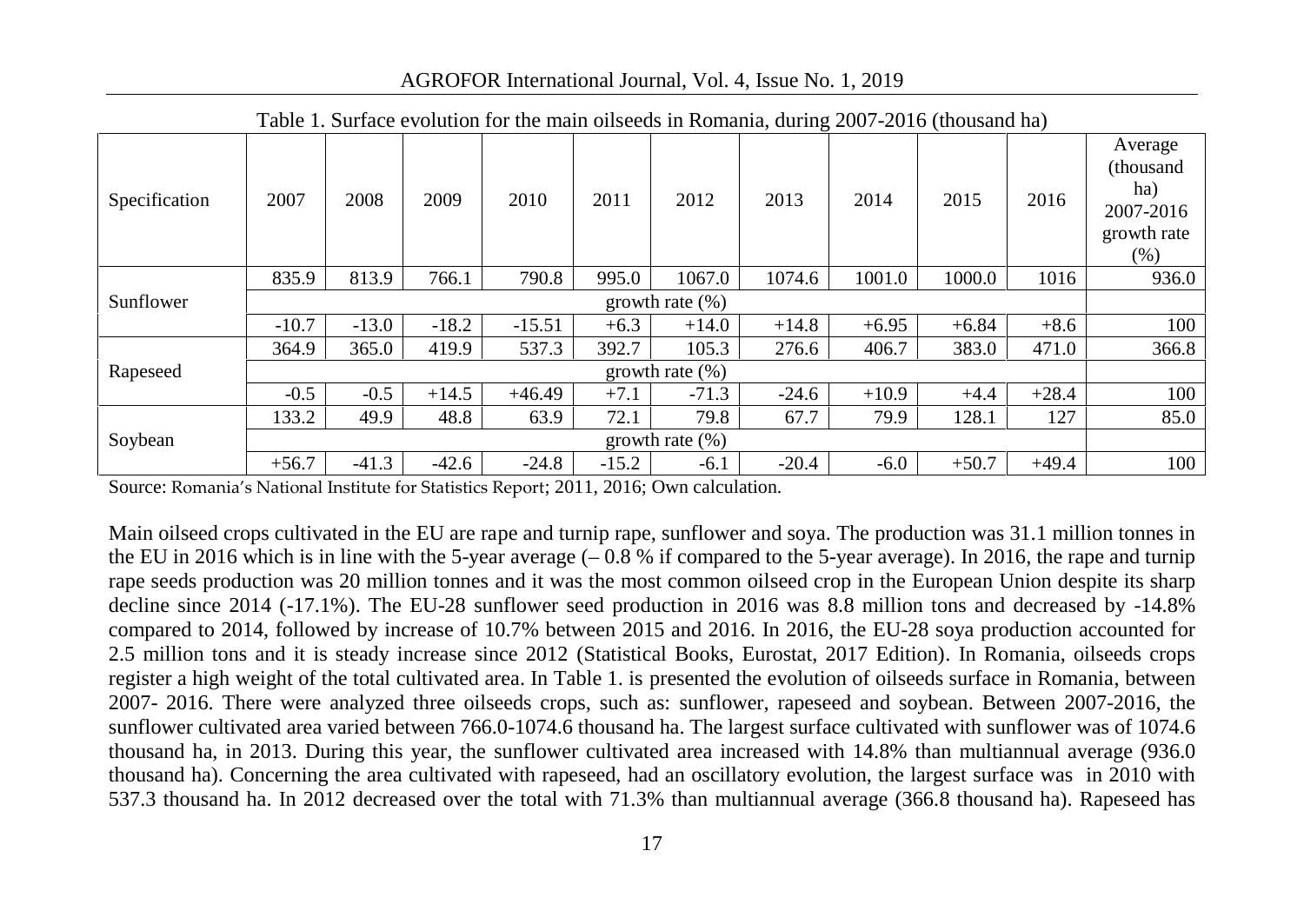become a more and more attractive crop for farmers due to the EU subsidy (Euro 45/ha) provided since 2005 for encouraging bio fuel production (Zahiu et al., 2010). Soybean cultivated area has varied from a period to another but generally it has continuously increased from 48.8 thousand ha in 2009 to 128.1 thousand ha in 2015, with 50.7% than multiannual average (85.0 thousand ha).

| Specification  |                        | 2007    | 2008    | 2009    | 2010    | 2011    | 2012    | 2013    | 2014    | 2015    | 2016    | Average<br>2007-2016 |
|----------------|------------------------|---------|---------|---------|---------|---------|---------|---------|---------|---------|---------|----------------------|
|                | thousand tons          | 546.9   | 169.7   | 1098.0  | 1262.9  | 1789.3  | 1398.2  | 2142.1  | 2189.3  | 1758    | 1954    | 1530.8               |
| Sunflower      | growth<br>rate<br>(% ) | $-64.3$ | $-23.6$ | $-28.3$ | $-17.5$ | $+16.9$ | $-8.7$  | $+39.9$ | $+43.0$ | $+14.9$ | $+27.7$ | 100%                 |
|                | kg/ha                  | 654     | 1437    | 1433    | 1597    | 1798    | 1310    | 1993    | 2187    | 1758    | 1923    | 1609                 |
|                | growth<br>rate<br>(% ) | $-59.4$ | $-10.7$ | $-10.9$ | $-0.7$  | $+11.8$ | $-18.6$ | $+23.9$ | $+35.9$ | $+9.3$  | $+19.5$ | 100%                 |
| growth<br>(% ) | thousand tons          | 361.5   | 673.0   | 569.6   | 943.0   | 739.0   | 157.5   | 666.1   | 1059.1  | 959.0   | 1336    | 746.4                |
|                | rate                   | $-51.6$ | $-9.8$  | $-23.7$ | $+26.3$ | $-1.0$  | $-78.9$ | $-10.8$ | $+41.9$ | $+28.5$ | $+79.0$ | 100%                 |
| Rapeseed       | kg/ha                  | 991     | 1844    | 1357    | 1755    | 1882    | 1496    | 2408    | 2604    | 2530    | 2836    | 1970.3               |
|                | growth<br>rate<br>(% ) | $-49.7$ | $-6.4$  | $-31.1$ | $-10.9$ | $-4.5$  | $-24.1$ | $+22.2$ | $+32.2$ | $+28.4$ | $+43.9$ | 100%                 |
|                | thousand tons          | 136.1   | 90.6    | 84.3    | 149.9   | 142.6   | 104.3   | 149.9   | 202.9   | 262.0   | 262.0   | 158.5                |
|                | growth<br>rate<br>(%)  | $-14.1$ | $-42.8$ | $-46.8$ | $-5.4$  | $-10.0$ | $-34.2$ | $-5.4$  | $+28.0$ | $+65.3$ | $+65.3$ | 100%                 |
| Soybean        | kg/ha                  | 1021    | 1817    | 1726    | 2345    | 1980    | 1308    | 2216    | 2539    | 2045    | 2047    | 1904.4               |
|                | growth<br>rate<br>(% ) | $-46.4$ | $-4.6$  | $-9.4$  | $+23.1$ | $+4.0$  | $-31.3$ | $+16.4$ | $+33.3$ | $+7.4$  | $+7.5$  | 100%                 |

Table 2. The evolution of oilseed production (thousand tons) and medium production per hectare (kg/ha) in Romania, between 2007-2016

Source: Romania's National Institute for Statistics Report; 2011, 2016; Own calculation.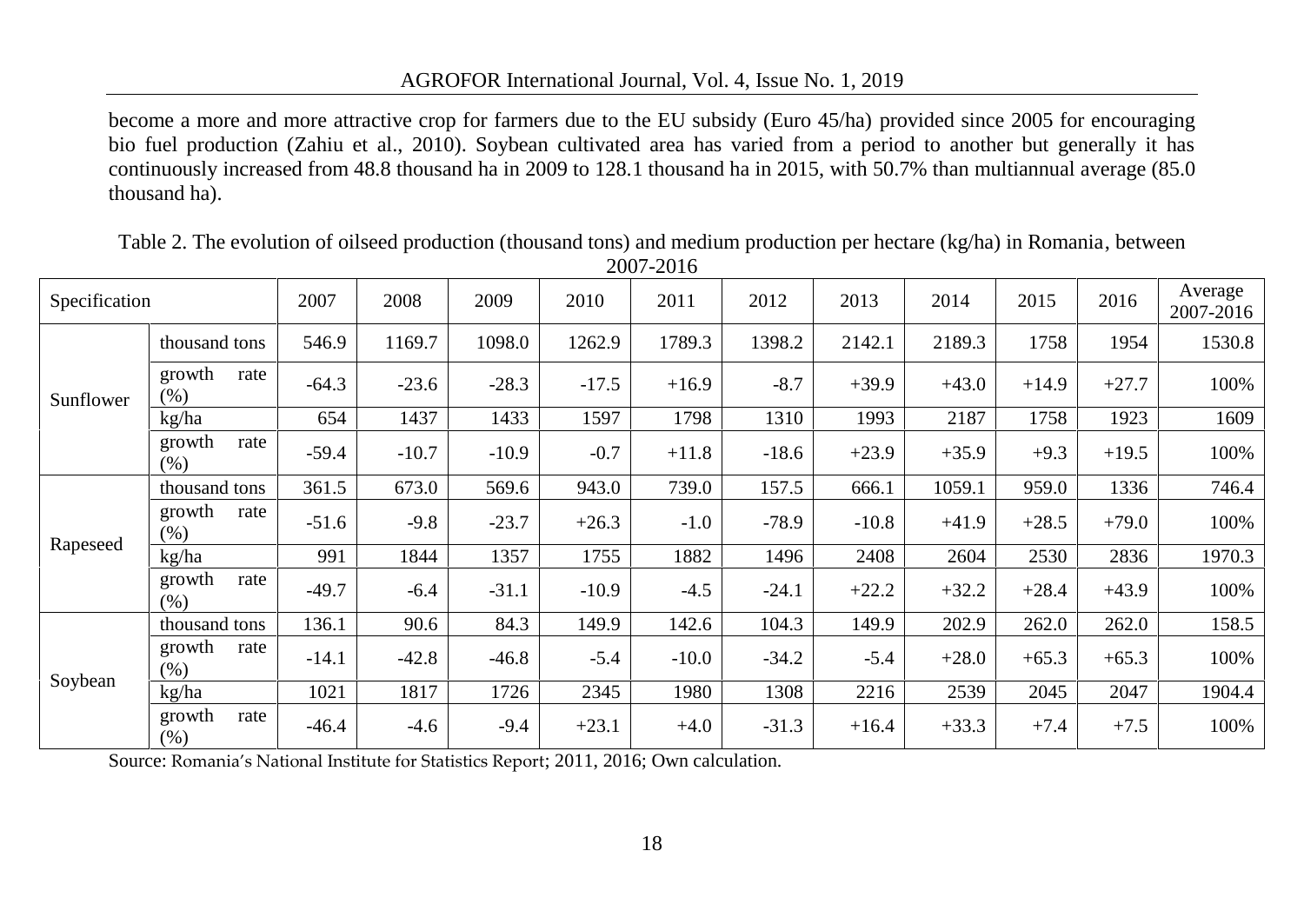#### AGROFOR International Journal, Vol. 4, Issue No. 1, 2019

Sunflower production has increased from 546.9 thousand tons in 2007 to 2189.3 thousand tons in 2014, with 43.0% more than the multiannual average (1530.8 thousand tons). Rapeseed production has recorded a continuous increasing trend in the analyzed period. In comparison with 361.5 thousand tons carried out in 2007, in 2016, Romania achieved 1336 thousand tons, with 79% than the multiannual average (746.4 thousand tons). Rapeseed production started increasing since 2007 at the moment when the European Union decided to expand energetic crops for bio fuel. Therefore, production performance has been determined both by the increased cultivated surface as well as by the increased yield (Table 2). Concerning the soybean production, had an oscillatory evolution during the analyzed period. In comparison with 84.3 thousand tons carried out in 2009, in 2015 and 2016, Romania achieved 262.0 thousand tons, with 65.3% more than the multiannual average (158.5 thousand tons). The medium production of sunflower per hectare varied between 654-2187 kg/ha. In 2014, medium production of sunflower increased over the total with 35.9% in comparison with the multiannual average. Rapeseed medium production varied between 991 and 2836 kg/ha. In 2016 it recorded an increase of 43.9% than in 2007. Soybean medium production varied between 1021 and 2539 kg/ha. The large production was reached in 2014. Table 3. shows the evolution of Romanian oilseeds export, during 2007-2016. The exported quantity of sunflower seeds varied between 382.6 and 1420.1 thousand tons. In terms of value, the year 2013 registered the highest income from sunflower seeds export (550.7 EUR millions). Rapeseed quantitative export varied between 68.2 in 2012 and 1461.9 thousand tons in 2016. The most significant soybean exported quantity was registered in 2016 with 108.9 thousand tons.

|               | 2007        |                      | 2008                     |       | 2009        |           | 2010               |          | 2011        |           |
|---------------|-------------|----------------------|--------------------------|-------|-------------|-----------|--------------------|----------|-------------|-----------|
| Specification | Ouantity    | Value                | Ouantity                 | Value | Juantity    | Value     | Juantity           | Value    | Ouantity    | Value     |
|               | (thousands) | millions             | (millions)<br>(thousands |       | (thousands) | (millions | <i>(thousands)</i> | millions | (thousands) | millions) |
|               | tons)       | EUR)                 | tons)                    | EUR)  | tons:       | EUR)      | tons)              | EUR)     | tons)       | EUR)      |
| Sunflower     | 382.6       | 105.4                | 471.3                    | 192.2 | 564.2       | 146.1     | 557.4              | 214.8    | 1182.8      | 508.3     |
| Rapeseed      | 279.1       | 77.7                 | 564.0                    | 246.0 | 782.1       | 223.7     | 1052.3             | 334.0    | 577.2       | 273.2     |
| Soybean       | 22.0        | $\overline{ }$<br>4. | 38.9                     | 13.5  | 10.4        | 3.0       | 36.9               | 13.2     | 72.7        | 28.4      |

Table 3. Evolution of Romania's oilseed exports, during 2007-2016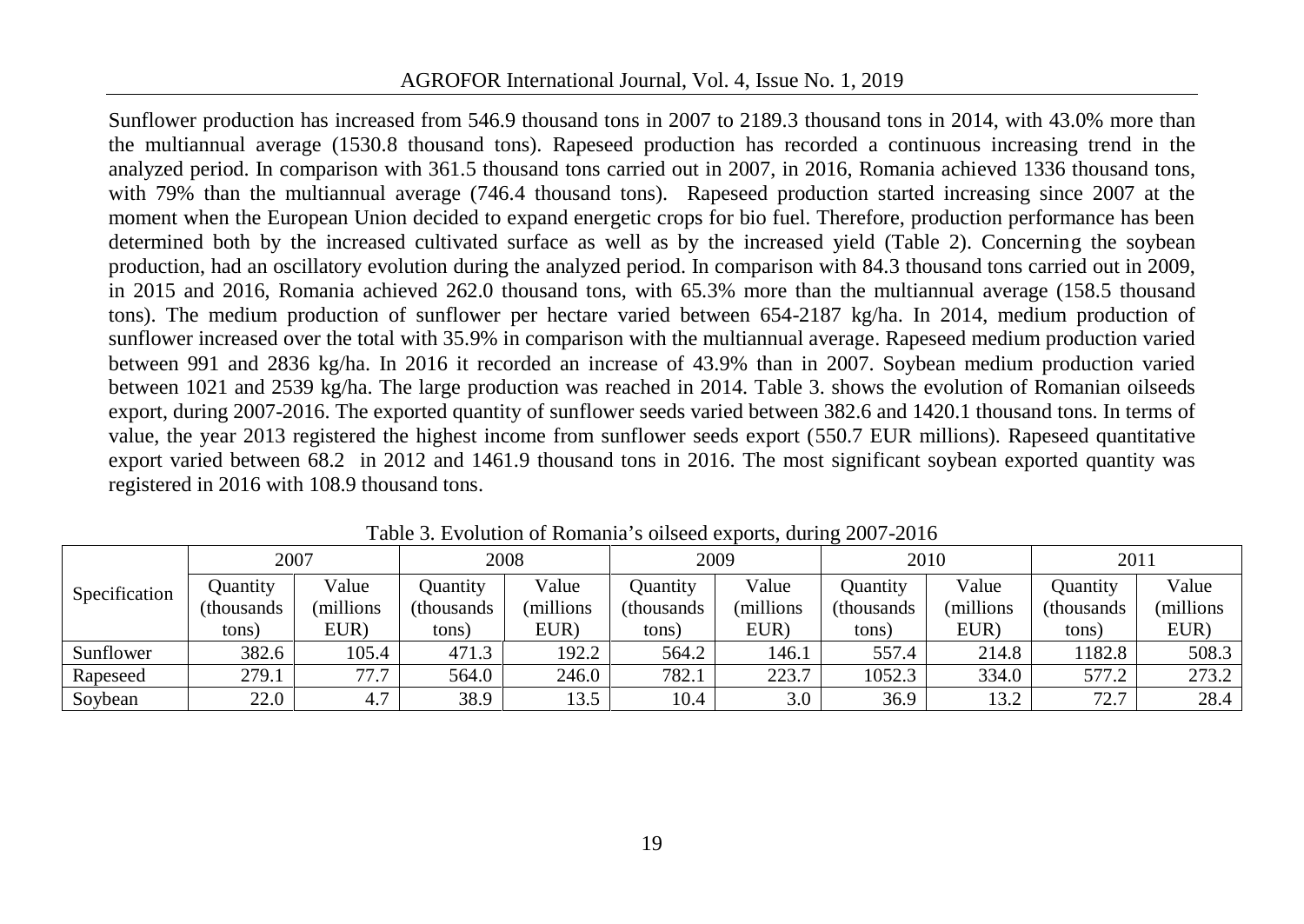|               | 2012        |           | 2013       |            | 2014               |            | 2015                     |       |            | 2016       |  |
|---------------|-------------|-----------|------------|------------|--------------------|------------|--------------------------|-------|------------|------------|--|
| Specification | Ouantity    | Value     | Ouantity   | Value      | Quantity           | Value      | Ouantity                 | Value | Ouantity   | Value      |  |
|               | (thousands) | (millions | (thousands | (millions) | <i>(thousands)</i> | (millions) | millions)<br>(thousands) |       | (thousands | (millions) |  |
|               | tons)       | EUR)      | tons)      | EUR)       | tons)              | EUR)       | tons)                    | EUR)  | tons)      | EUR)       |  |
| Sunflower     | 652.4       | 335.6     | 1420.1     | 550.7      | 1321.9             | 452.5      | 1099.3                   | 452.2 | 1183.7     | 489.9      |  |
| Rapeseed      | 68.2        | 41.8      | 471.9      | 192.5      | 989.1              | 338.3      | 773.4                    | 773.4 | 1461.9     | 549.0      |  |
| Soybean       | 89.5        | 41.8      | 38.8       | 21.9       | 40.0               | 21.4       | 92.9                     | 40.3  | 108.9      | 43.0       |  |

AGROFOR International Journal, Vol. 4, Issue No. 1, 2019

Source: Romania's National Institute for Statistics Report; 2011, 2016; Own calculation.

In Table 4. is presented the evolution of Romania's oilseeds imports, during 2007-2016. The quantitative import of sunflower varied between 66.6 and 1972 thousand tons, and the value oscillated between millions euro 32.5 and 138.4. Rapeseed quantitative import varied between 241.0 and 9.7 thousand tons. The quantitative import of soybean oscillated between 15.6 and 168.3 thousand tons.

|               | 2007                           |                     | 2008                           |                    | 2009                           |                    | 2010                           |                     | 2011                           |                    |
|---------------|--------------------------------|---------------------|--------------------------------|--------------------|--------------------------------|--------------------|--------------------------------|---------------------|--------------------------------|--------------------|
| Specification | <b>Quantity</b><br>(thousands) | Value<br>(millions) | <b>Quantity</b><br>(thousands) | Value<br>(millions | <b>Ouantity</b><br>(thousands) | Value<br>(millions | <b>Quantity</b><br>(thousands) | Value<br>(millions) | <b>Ouantity</b><br>(thousands) | Value<br>(millions |
|               | tons)                          | EUR)                | tons)                          | EUR)               | tons)                          | EUR)               | tons)                          | EUR)                | tons)                          | EUR)               |
| Sunflower     | 66.6                           | 32.5                | 89.5                           | 52.2               | 141.0                          | 72.9               | 208.2                          | 109.7               | 237.3                          | 142.6              |
| Rapeseed      | 9.7                            | 7.9                 | 76.3                           | 35.8               | 70.4                           | 28.1               | 241.0                          | 88.1                | 70.6                           | 50.2               |
| Soybean       | 68.5                           | 23.7                | 94.3                           | 38.0               | 20.7                           | 7.9                | 15.6                           | 5.9                 | 34.3                           | 12.9               |
|               | 2012                           |                     | 2013                           |                    | 2014                           |                    | 2015                           |                     | 2016                           |                    |
| Specification | <b>Ouantity</b>                | Value               | <b>Ouantity</b>                | Value              | <b>Quantity</b>                | Value              | <b>Ouantity</b>                | Value               | Quantity                       | Value              |
|               | (thousands)<br>tons)           | (millions)<br>EUR)  | (thousands)<br>tons)           | (millions<br>EUR)  | (thousands)<br>tons)           | (millions<br>EUR)  | (thousands)<br>tons)           | (millions)<br>EUR)  | (thousands)<br>tons)           | (millions)<br>EUR) |
| Sunflower     | 131.2                          | 108.9               | 93.3                           | 101.3              | 118.9                          | 99.2               | 189.2                          | 127.7               | 197.2                          | 138.5              |
| Rapeseed      |                                | 42.8                | 28.8                           | 21.3               | 38.9                           | 29.7               | 38.3                           | 26.5                | 28.1                           | 32.2               |
|               | 59.4                           |                     |                                |                    |                                |                    |                                |                     |                                |                    |

Table 4. Evolution of Romania's oilseed imports, during 2007-2016

Source: Romania's National Institute for Statistics Report; 2011, 2016; Own calculation.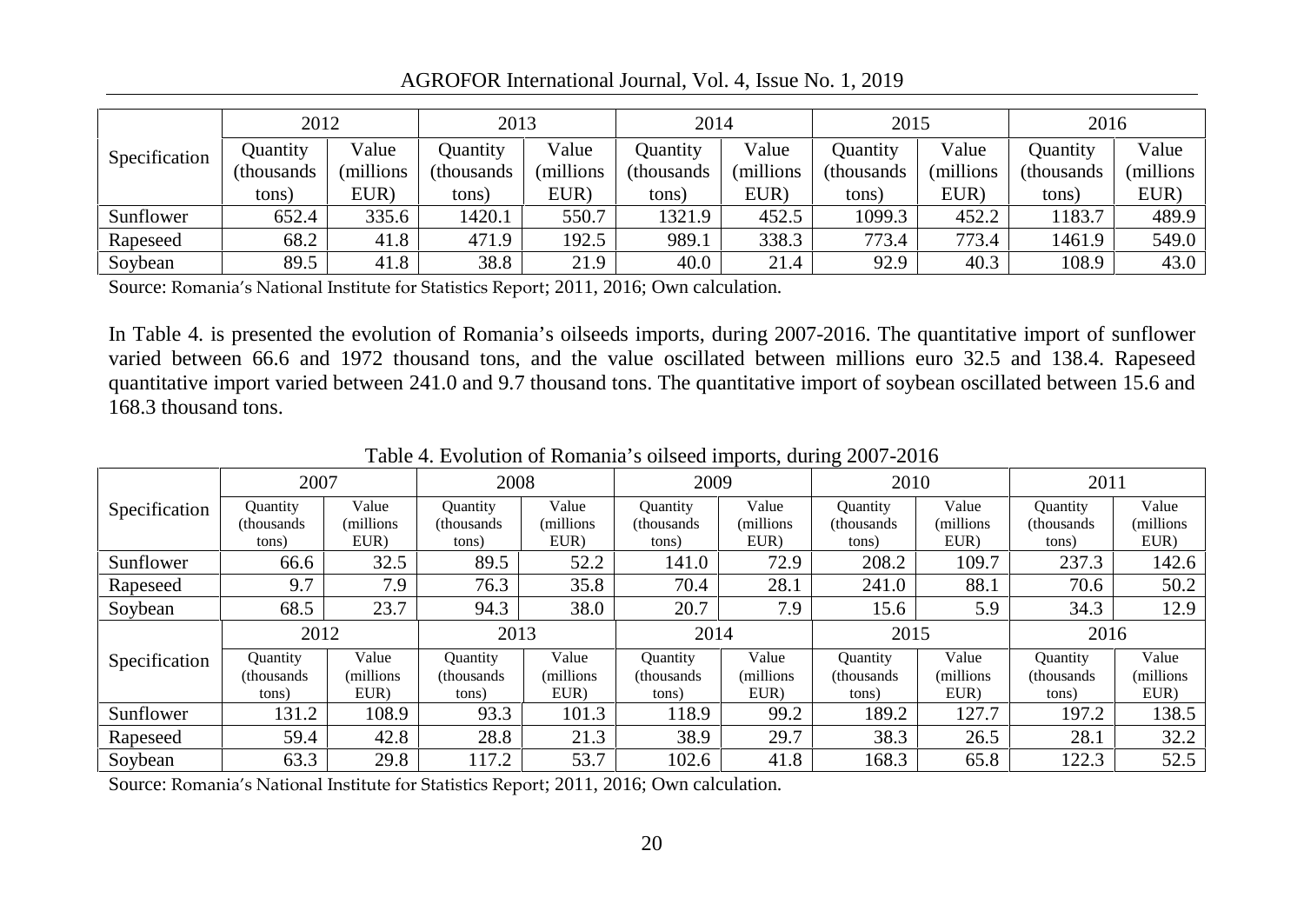#### AGROFOR International Journal, Vol. 4, Issue No. 1, 2019

In Table 5., the import coverage degree by export for sunflower, varied from 324.71% in 2007 to 200.46% in 2009, to 543.81% in 2013 and 456.41% in 2014, for rapeseed, except for the year 2012, when trade is highly low compared to the rest of the analyzed period, the coverage is 97.65%, the exports value covering in the year 2014 is 1138.51% out of imports value. For soybean, the imports coverage degree by exports varied from 19.79% in 2007 to 40.8% in 2013, to 220.87% in 2010 and 219.35% in 2011.

Table 5.The imports coverage degree by exports  $(G_a(\%))$  for sunflower, rapeseed and soybean, during 2007-2016

| Specification | 2007   | 2008          | 2009   | 2010   | 2011   | 2012   | 2013   | 2014   | 2015   | 2016   |  |  |  |
|---------------|--------|---------------|--------|--------|--------|--------|--------|--------|--------|--------|--|--|--|
|               |        | $\frac{0}{0}$ |        |        |        |        |        |        |        |        |  |  |  |
| Sunflower     | 324.71 | 368.15        | 200.46 | 195.77 | 356.48 | 308.12 | 543.81 | 456.41 | 354.14 | 353.8  |  |  |  |
| Rapeseed      | 983.47 | 686.93        | 794.45 | 379.12 | 544.32 | 97.65  | 903.81 | 138.51 | 2912.4 | 1703.2 |  |  |  |
| Soybean       | 19.79  | 35.55         | 38.48  | 220.87 | 219.35 | 140.15 | 40.80  | 51.11  | 61.3   | 82.04  |  |  |  |

Source: Romania's National Institute for Statistics Report; 2011, 2016; Own calculation.

|  | Table 6. Average purchasing prices for oilseed, during 2007-2015 (RON/kg) |
|--|---------------------------------------------------------------------------|
|  |                                                                           |

| Specification | 2007    | 2008                | 2009    | 2010   | 2011    | 2012    | 2013    | 2014    | 2015    | Average<br>(RON/kg)<br>$(\%)$ |  |  |
|---------------|---------|---------------------|---------|--------|---------|---------|---------|---------|---------|-------------------------------|--|--|
|               |         |                     |         |        |         |         |         |         |         |                               |  |  |
|               | 0.84    | 1.12                | 0.86    | 1.19   | 1.58    | 1.84    | 1.59    | 1.26    | 1.5     | 1.31                          |  |  |
| Sunflower     |         | growth rate $(\%)$  |         |        |         |         |         |         |         |                               |  |  |
|               | $-35.9$ | $-14.5$             | $-34.4$ | $-9.2$ | $+20.6$ | $+40.5$ | $+21.4$ | $-3.8$  | $+14.5$ | 100                           |  |  |
|               | 0.79    | 1.20                | 0.97    | 1.25   | 1.62    | 1.83    | 1.57    | 1.34    | 1.64    | 1.36                          |  |  |
| Rapeseed      |         |                     |         |        |         |         |         |         |         |                               |  |  |
|               | $-41,9$ | $-11.8$             | $-28.7$ | $-8.1$ | $+19.1$ | $+34.6$ | $+15.5$ | $-1.5$  | $+20.6$ | 100                           |  |  |
|               | 0.78    | 0.97                | 0.96    | 1.23   | 1.3     | 1.71    | 1.83    | 1.43    | 1.33    | 1.29                          |  |  |
| Soybean       |         | growth rate $(\% )$ |         |        |         |         |         |         |         |                               |  |  |
|               | $-39.5$ | $-24.8$             | $-25.6$ | $-4.7$ | $+0.8$  | $+32.6$ | $+41.9$ | $+10.9$ | $+3.1$  | 100                           |  |  |

Source: Romania's National Institute for Statistics Report; 2011, 2016; Own calculation.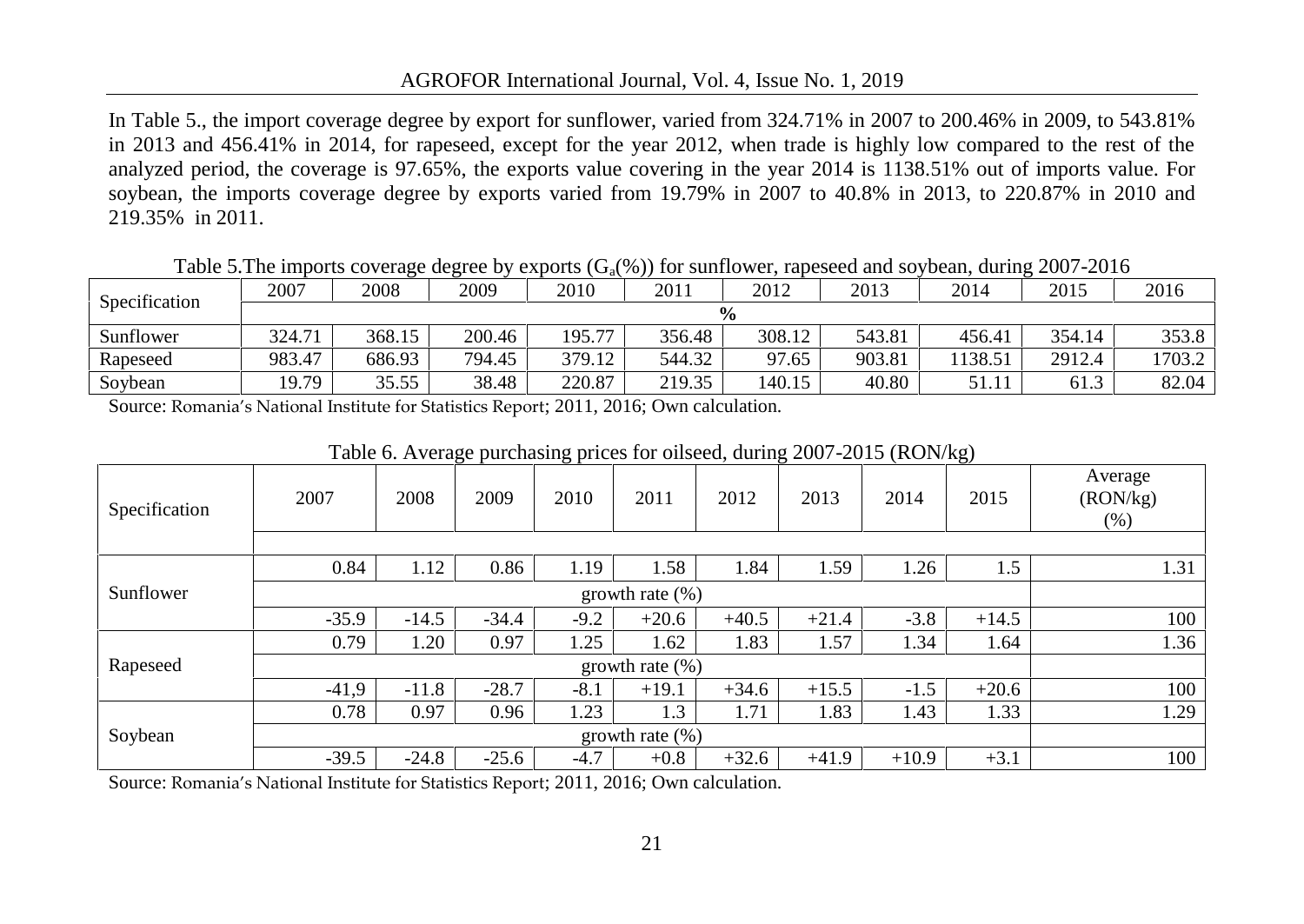Oilseeds price presented in Table 6. reflected a large variation from a year to another, but mainly a continuous increase starting from 2007. The increased price is justified by demand/offer ratio.

#### **CONCLUSIONS**

During 2007-2016, the sunflower cultivated area varied between 766.0-1074.6 thousand ha, with an increased production from 546.9 thousand tons in 2007 to 2189.3 thousand tons in 2014. The exported quantity of sunflower varied between 382.6 and 1420.1 thousand tons, the highest income from sunflower seeds export being reached in 2013 with 550.7 millions euro.

Concerning the rapeseed cultivated area, had an oscillatory evolution, the largest surface was reached in 2010 with 537.3 thousand ha. Rapeseed production has recorded a continuous increasing trend in the analyzed period, compared with 361.5 thousand tons carried out in 2007, Romania achieved in 2016, 1336 thousand tons. Rapeseed quantitative export varied between 68.2 in 2012 and 1461.9 thousand tons in 2016. Rapeseed exports had values situated between 41,8 EUR millions in 2012 and 549,0 in 2016. Soybean cultivated area has varied from a period to another but generally it has continuously increased from 48,8 thousand ha in 2009 to 128,1 thousand ha in 2015. Concerning the soybean production, in 2015 and 2016, Romania achieved 262.0 thousand tons. The most significant soybean exported quantity was registered in 2016 with 108.9 thousand tons.

Oilseeds prices reflected a large variation from one year to another but mainly a continuous increase starting from the year 2007.

The imports coverage degree by exports for sunflower, varied from 324.71% in 2007 to 200.46% in 2009, to 543.81% in 2013 and 4456.41% in 2014, for rapeseed, except for 2012, the trade was low compared to the rest. For soybean, the imports coverage degree by exports varied from 19.79% in 2007 to 40.8% in 2013, as a deficit balance, to 220.87% in 2010 and 219.35% 2011 reaching a surplus.

As a conclusion, in the coming years Romania will continue to become a more and more important oilseeds producer and exporter in the European Community.

#### **REFERENCES**

- Agriculture, forestry and fishery statistics, (2017 edition), Statistical Books, EUROSTAT
- Angelescu, C., Ciucur, D., Dobrot, N., Gavrila, I., Ghi, P.T., Popescu, C., Târhoac C. (2000). Economy, The 5th edition, Academy of Economic Studies, Economic Publishing House, Bucharest, pp.132
- Anghelache, C. (1999). General Statistics. Theory and Applications, Economic Publishing, Bucharest
- Anghelache, C. (2008). Treaty of statistics and economical theory, Economic Publishing, Bucharest, 2008
- Arghiroiu, G.A., Stelica C., Alecu, I.N. (2015). Tendencies regarding trade with oleaginous seeds of Romania, Scientific Papers Series Management, Economic